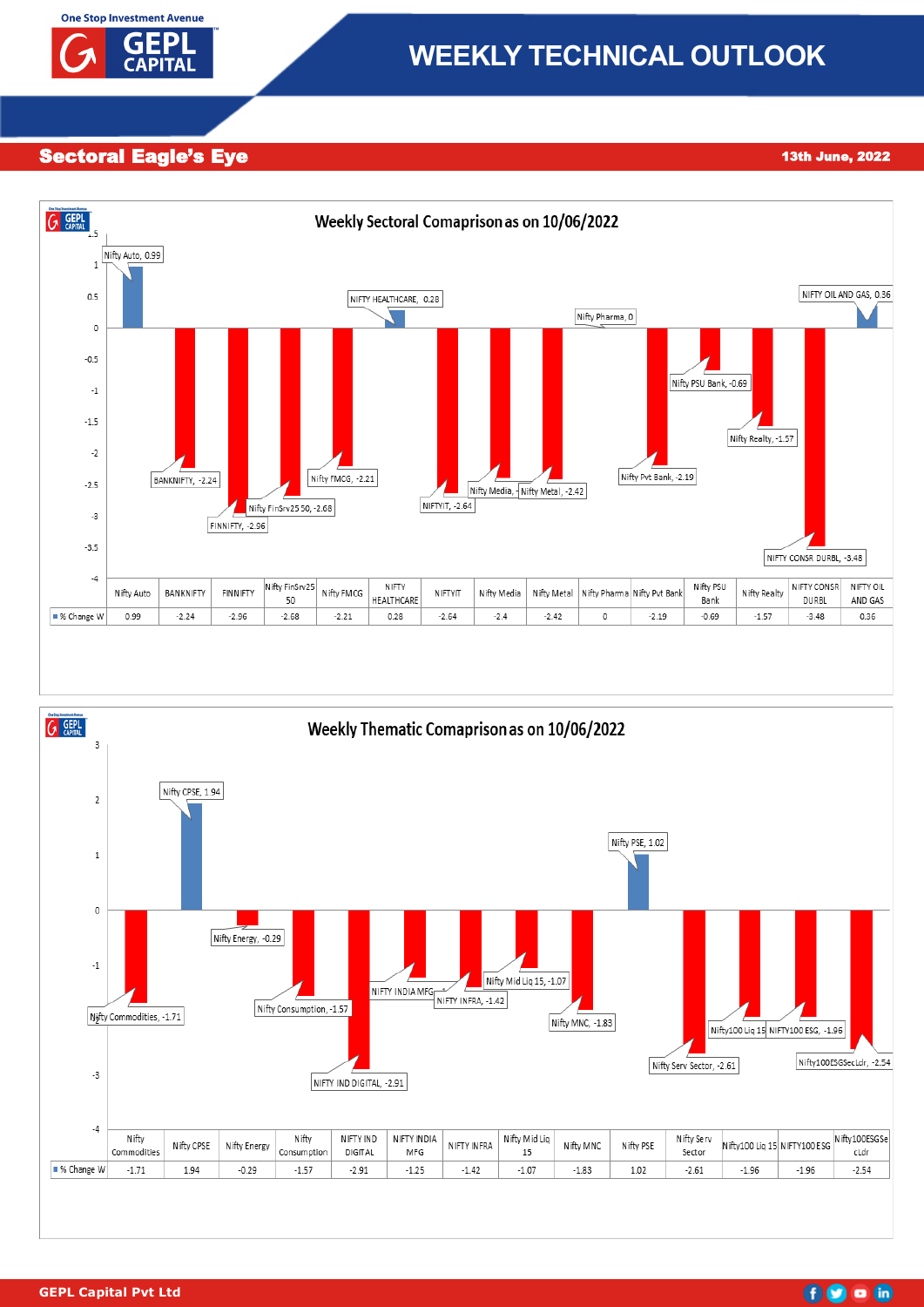

Short Term Sectoral View 1988 and 2022 **Short Term Sectoral View 13th June**, 2022



# **Observation**

- Nifty Midcap 150 has been moving in a range between 10000- 12400 for the past 10 months.
- On the weekly charts after 5 weeks of downside move the index consolidated for next 3 weeks, forming a flag and pole formation.
- In the past week the stock formed a shooting star pattern facing rejection near the 20 week SMA (10888).
- The RSI indicator on weekly is trading below the 50 mark indicating bearish momentum.

### **Inference & Expectations**

- The NIFTY MIDCAP 150 is moving lower after a pullback.
- The index can move lower towards the 9990 level (Swing low) a break below which it can face selling pressure and extend the downside towards 9185 level (multiple touch points & 38.2% Fibonacci retracement).
- On the higher side 10547 (current week high) followed by 10888 (20 week SMA) would act as a resistance for the index.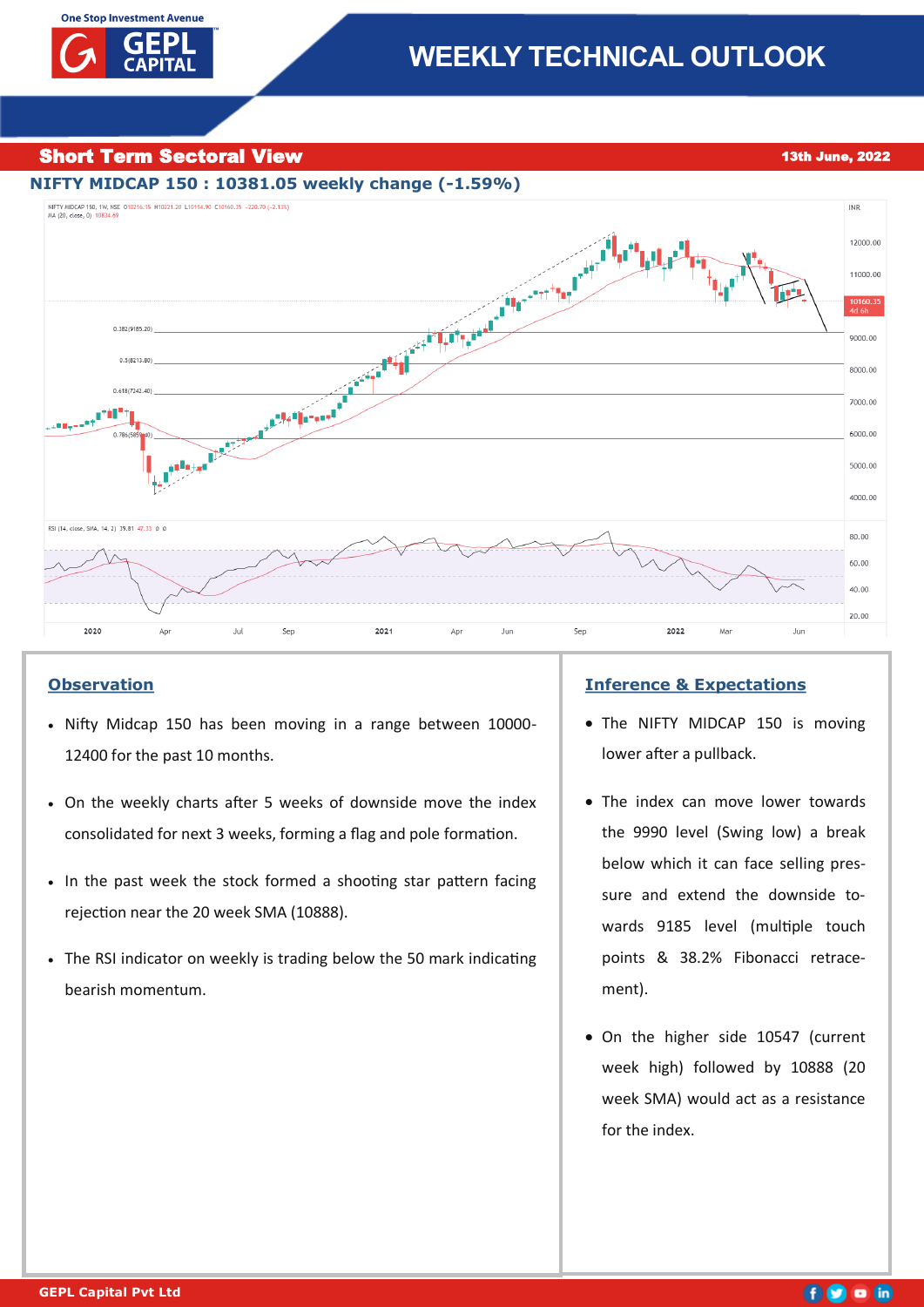# **Short Term Sectoral View 13thJune, 2022**



# **Observation**

- Nifty Smallcap 250 is sustaining below the previous swing low of 8526 created in March 2022.
- The index has underperformed the Nifty as it is trading 18% lower from the life highs whereas Nifty is lower by 12%.
- On the weekly charts after 5 weeks of downside move the index consolidated for next 3 weeks, forming a flag and pole formation.
- The RSI indicator on weekly is trading below the 50 mark indicating bearish momentum.

# **Inference & Expectations**

- The NIFTY SMALLCAP 250 is moving lower after forming a continuation pattern.
- Till the index trades below the 8870 level we expect the bearish momentum to continue.
- The upside resistances for the index are placed at 8870 followed by 9200 levels.
- Going ahead the index can move lower towards 8100 a break below which will escalate selling in the index towards 7580 level.